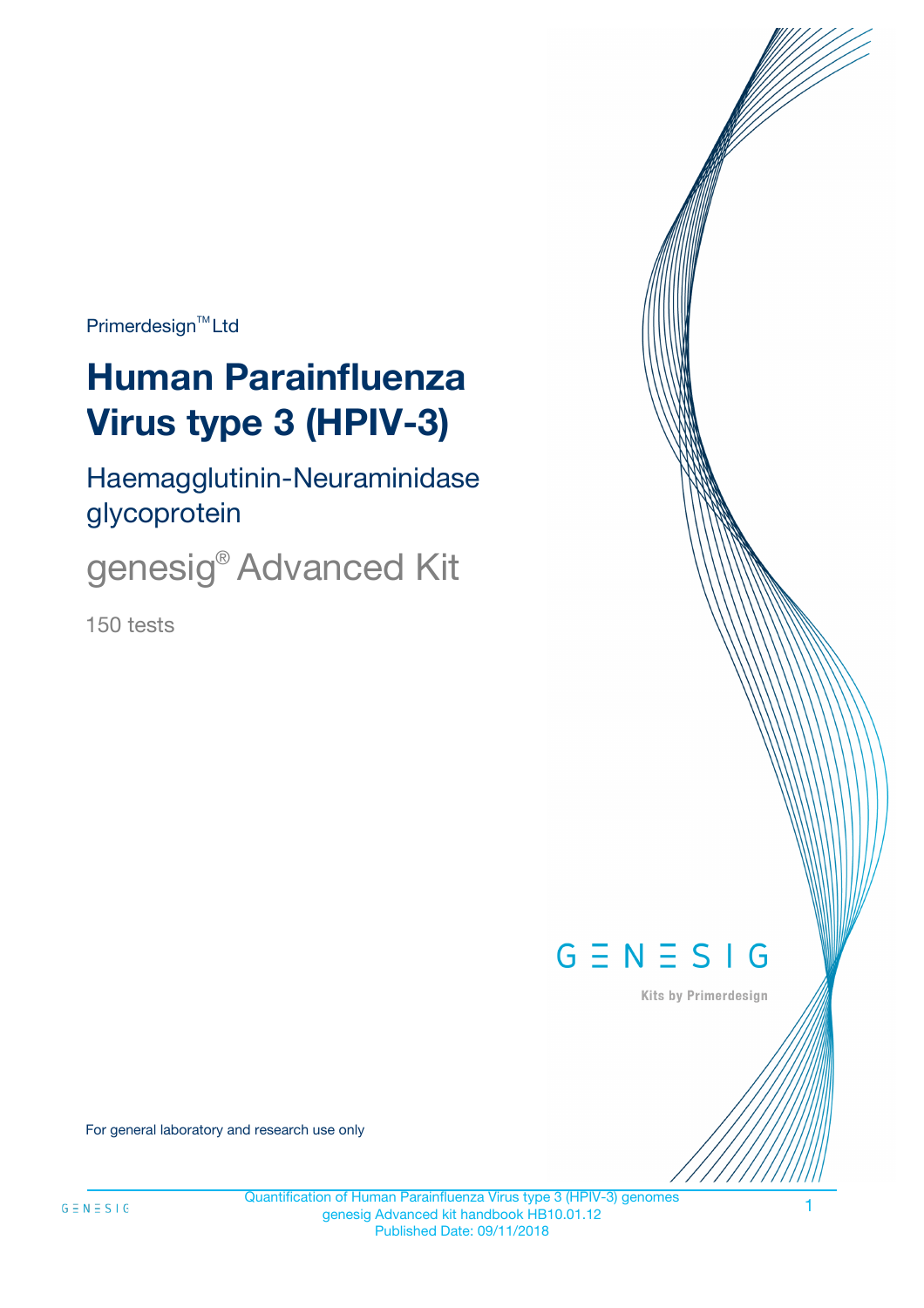# Introduction to Human Parainfluenza Virus type 3 (HPIV-3)

Human parainfluenza viruses (HPIVs) are a group of four distinct serotypes of single-stranded RNA viruses belonging to the paramyxovirus family. They are the second most common cause of lower respiratory tract infection in younger children. Repeated infection throughout the life of the host is not uncommon. Symptoms of later breakouts include upper respiratory tract illness as in a cold and sore throat. The incubation period of all four serotypes is 1 to 7 days. Parainfluenza viruses can be detected via cell culture, immunofluorescent microscopy, and PCR. Though no vaccines currently exist, research into vaccines for HHPIV-3, -2, and -3 is underway. Parainfluenza viruses last only a few hours in the environment and are inactivated by soap and water.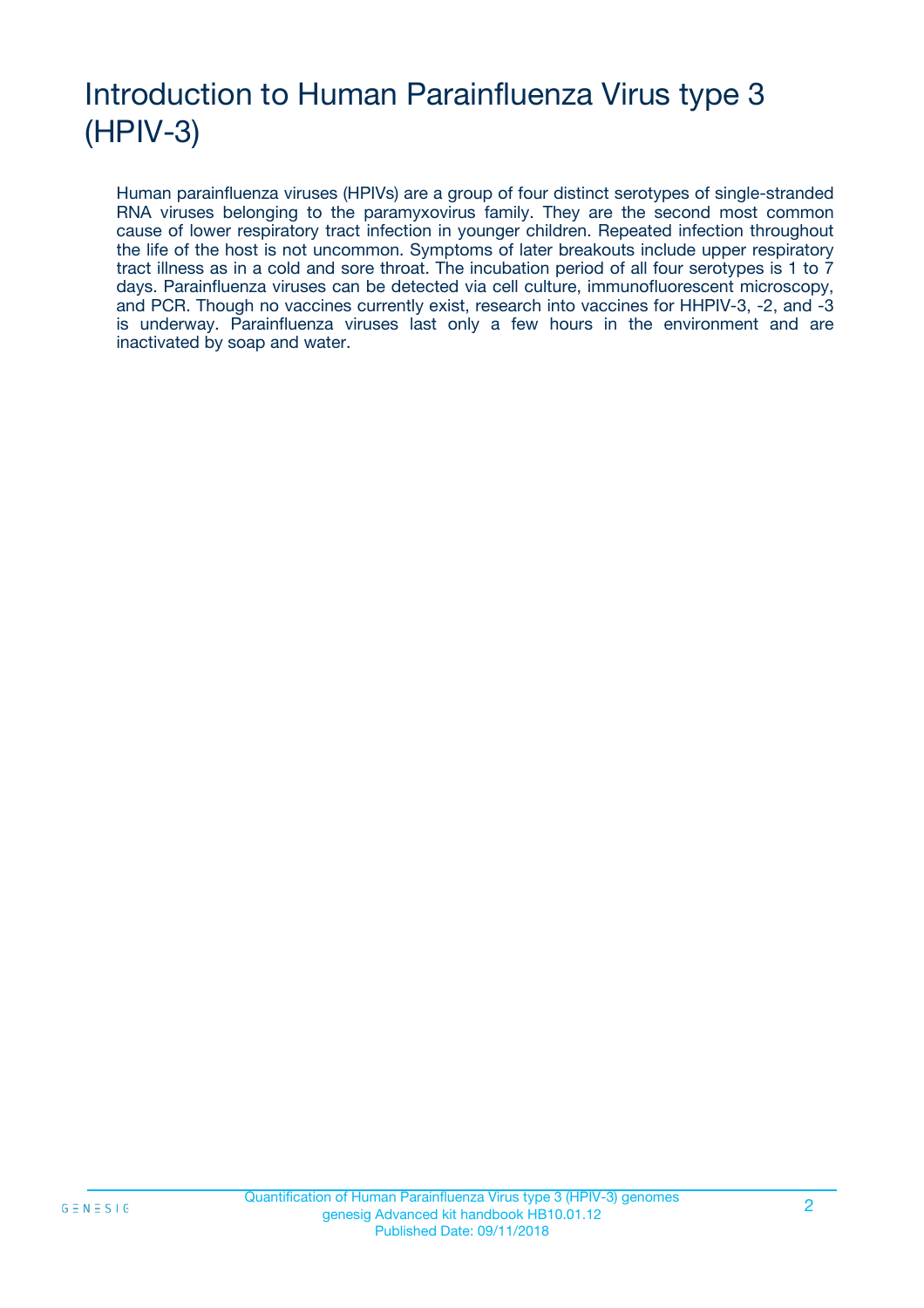# **Specificity**

The Primerdesign genesig Kit for Human Parainfluenza Virus type 3 (HPIV-3) (HPIV3) genomes is designed for the in vitro quantification of HPIV3 genomes. The kit is designed to have a broad detection profile. Specifically, the primers represent 100% homology with over 95% of the NCBI database reference sequences available at the time of design.

The dynamics of genetic variation means that new sequence information may become available after the initial design. Primerdesign periodically reviews the detection profiles of our kits and when required releases new versions.

The primers have 100% homology with over 95% of reference sequences in the NCBI database and therefore have a very broadest quantification profile. However, due to the inherent instability of RNA viral genomes, it is not possible guarantee quantification of all clinical isolates.

If you require further information, or have a specific question about the detection profile of this kit then please send an e.mail to enquiry@primerdesign.co.uk and our bioinformatics team will answer your question.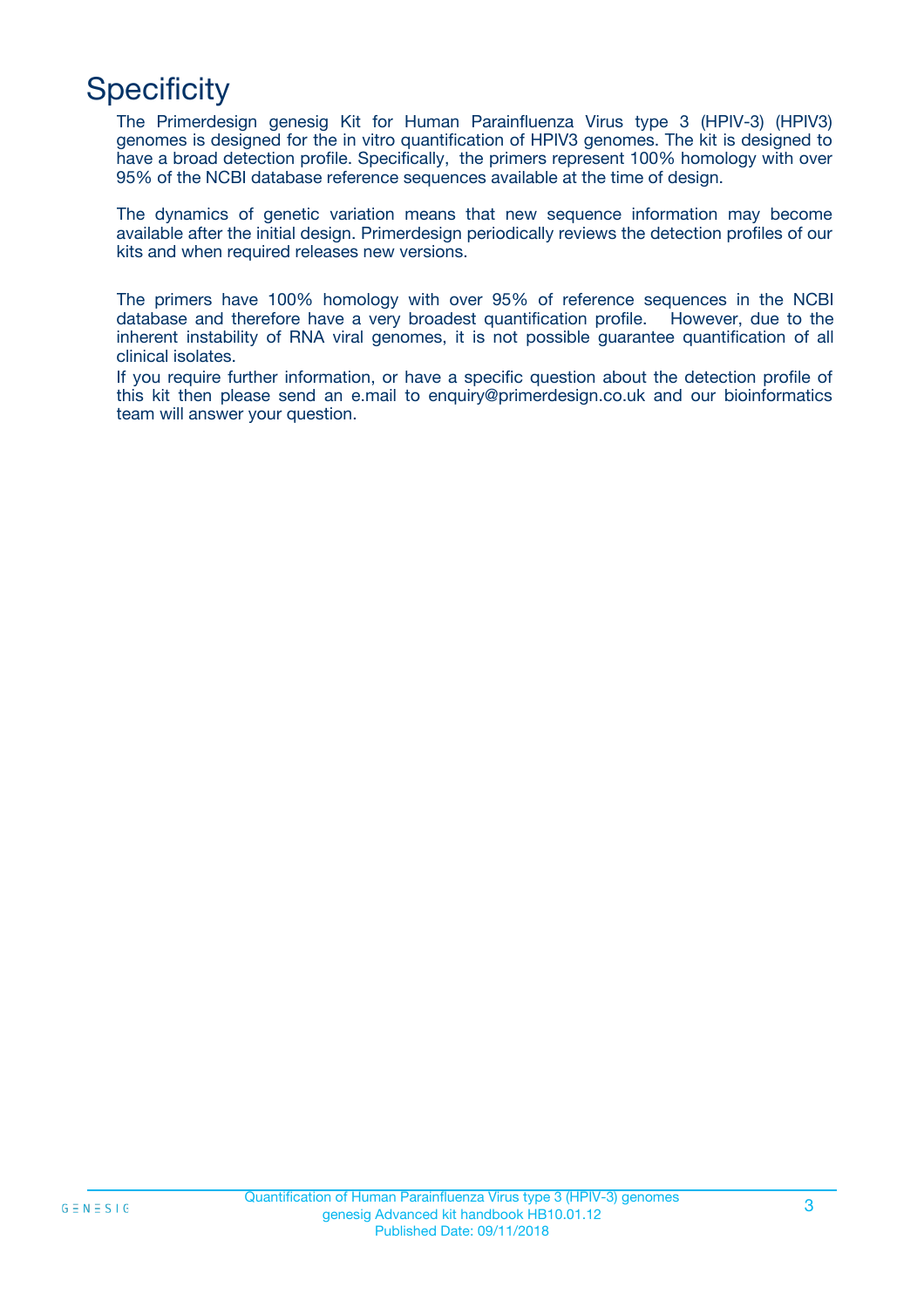# **Kit contents**

- **HPIV3 specific primer/probe mix (150 reactions BROWN) FAM labelled**
- **HPIV3 positive control template (for Standard curve RED)**
- **Internal extraction control primer/probe mix (150 reactions BROWN) VIC labelled as standard**
- **Internal extraction control RNA (150 reactions BLUE)**
- **Endogenous control primer/probe mix (150 reactions BROWN) FAM labelled**
- **RNase/DNase free water (WHITE) for resuspension of primer/probe mixes**
- **Template preparation buffer (YELLOW) for resuspension of internal control template, positive control template and standard curve preparation**

# **Reagents and equipment to be supplied by the user**

#### **Real-time PCR Instrument**

#### **Extraction kit**

This kit is recommended for use with genesig Easy DNA/RNA Extraction kit. However, it is designed to work well with all processes that yield high quality RNA and DNA with minimal PCR inhibitors.

#### **oasigTM lyophilised OneStep or Precision**®**PLUS OneStep 2X RT-qPCR Master Mix** Contains complete OneStep RT-qPCR master mix

**Pipettors and Tips**

**Vortex and centrifuge**

**Thin walled 1.5 ml PCR reaction tubes**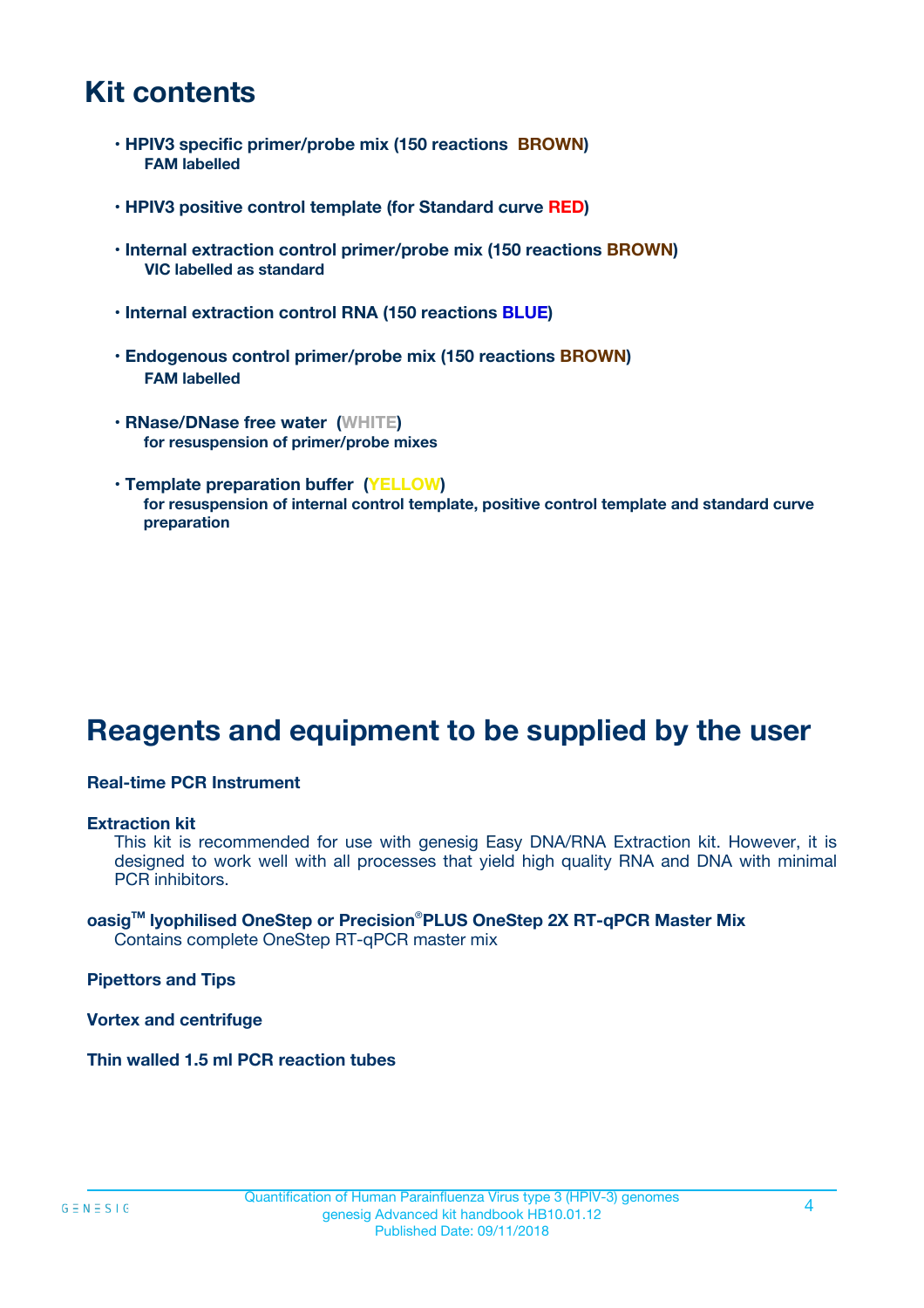### Kit storage and stability

This kit is stable at room temperature but should be stored at -20ºC on arrival. Once the lyophilised components have been resuspended they should not be exposed to temperatures above -20°C for longer than 30 minutes at a time and unnecessary repeated freeze/thawing should be avoided. The kit is stable for six months from the date of resuspension under these circumstances.

If a standard curve dilution series is prepared this can be stored frozen for an extended period. If you see any degradation in this serial dilution a fresh standard curve can be prepared from the positive control.

Primerdesign does not recommend using the kit after the expiry date stated on the pack.

### Suitable sample material

All kinds of sample material suited for PCR amplification can be used. Please ensure the samples are suitable in terms of purity, concentration, and RNA/DNA integrity (An internal PCR control is supplied to test for non specific PCR inhibitors). Always run at least one negative control with the samples. To prepare a negative-control, replace the template RNA sample with RNase/DNase free water.

### Dynamic range of test

Under optimal PCR conditions genesig HPIV3 detection kits have very high priming efficiencies of >95% and can detect less than 100 copies of target template.

### Notices and disclaimers

This product is developed, designed and sold for research purposes only. It is not intended for human diagnostic or drug purposes or to be administered to humans unless clearly expressed for that purpose by the Food and Drug Administration in the USA or the appropriate regulatory authorities in the country of use. During the warranty period Primerdesign genesig detection kits allow precise and reproducible data recovery combined with excellent sensitivity. For data obtained by violation to the general GLP guidelines and the manufacturer's recommendations the right to claim under guarantee is expired. PCR is a proprietary technology covered by several US and foreign patents. These patents are owned by Roche Molecular Systems Inc. and have been sub-licensed by PE Corporation in certain fields. Depending on your specific application you may need a license from Roche or PE to practice PCR. Additional information on purchasing licenses to practice the PCR process may be obtained by contacting the Director of Licensing at Roche Molecular Systems, 1145 Atlantic Avenue, Alameda, CA 94501 or Applied Biosystems business group of the Applera Corporation, 850 Lincoln Centre Drive, Foster City, CA 94404. In addition, the 5' nuclease assay and other homogeneous amplification methods used in connection with the PCR process may be covered by U.S. Patents 5,210,015 and 5,487,972, owned by Roche Molecular Systems, Inc, and by U.S. Patent 5,538,848, owned by The Perkin-Elmer Corporation.

# Trademarks

Primerdesign™ is a trademark of Primerdesign Ltd.

genesig® is a registered trademark of Primerdesign Ltd.

The PCR process is covered by US Patents 4,683,195, and 4,683,202 and foreign equivalents owned by Hoffmann-La Roche AG. BI, ABI PRISM® GeneAmp® and MicroAmp® are registered trademarks of the Applera Genomics (Applied Biosystems Corporation). BIOMEK® is a registered trademark of Beckman Instruments, Inc.; iCycler™ is a registered trademark of Bio-Rad Laboratories, Rotor-Gene is a trademark of Corbett Research. LightCycler™ is a registered trademark of the Idaho Technology Inc. GeneAmp®, TaqMan® and AmpliTaqGold® are registered trademarks of Roche Molecular Systems, Inc., The purchase of the Primerdesign ™ reagents cannot be construed as an authorization or implicit license to practice PCR under any patents held by Hoffmann-LaRoche Inc.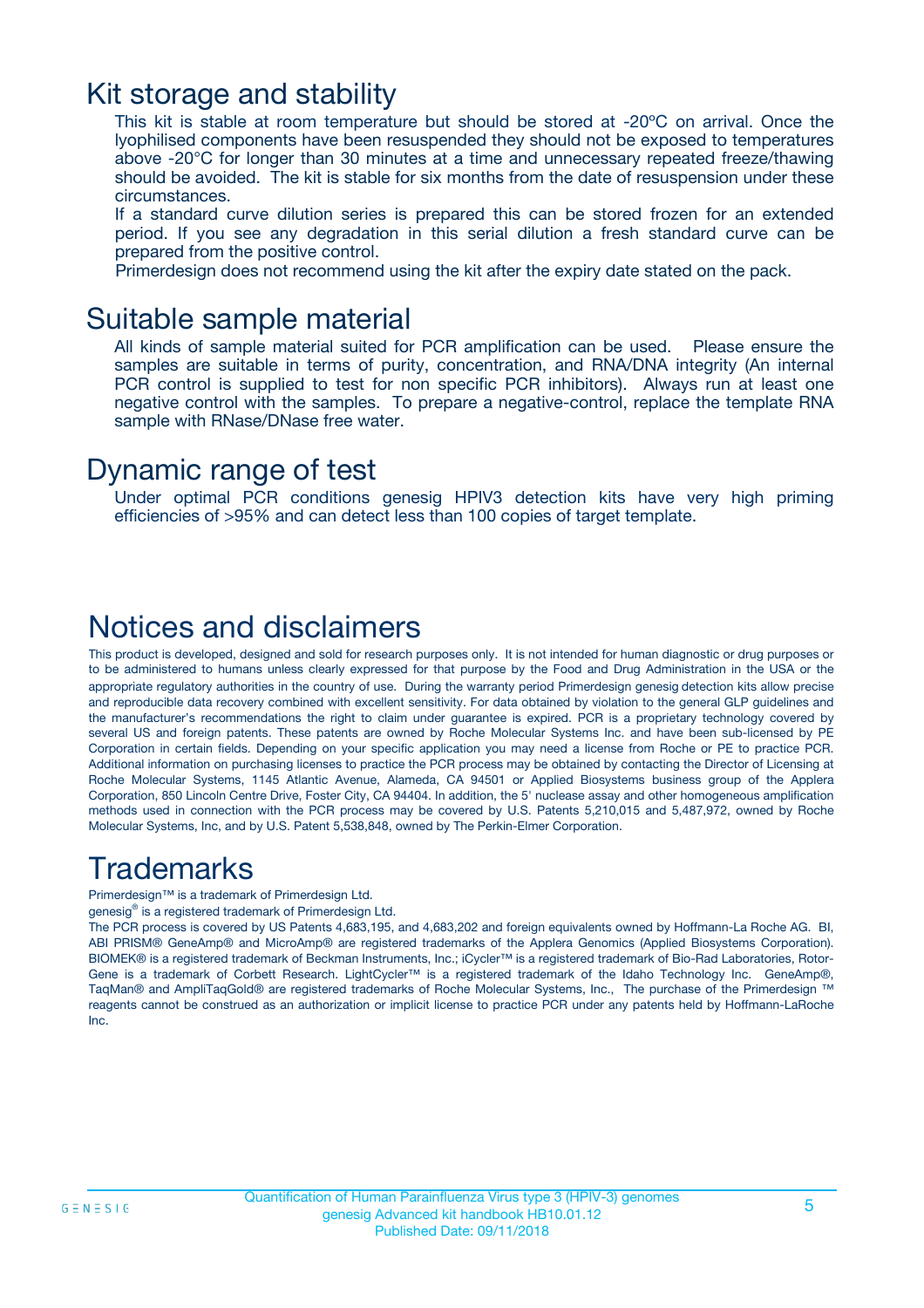# **Principles of the test**

#### **Real-time PCR**

A HPIV3 specific primer and probe mix is provided and this can be detected through the FAM channel.

The primer and probe mix provided exploits the so-called TaqMan® principle. During PCR amplification, forward and reverse primers hybridize to the HPIV3 cDNA. A fluorogenic probe is included in the same reaction mixture which consists of a DNA probe labeled with a 5`-dye and a 3`-quencher. During PCR amplification, the probe is cleaved and the reporter dye and quencher are separated. The resulting increase in fluorescence can be detected on a range of qPCR platforms.

#### **Positive control**

For copy number determination and as a positive control for the PCR set up, the kit contains a positive control template.

This can be used to generate a standard curve of HPIV3 copy number / Cq value. Alternatively the positive control can be used at a single dilution where full quantitative analysis of the samples is not required. Each time the kit is used, at least one positive control reaction must be included in the run. A positive result indicates that the primers and probes for detecting the target HPIV3 gene worked properly in that particular experimental scenario. If a negative result is obtained the test results are invalid and must be repeated. Care should be taken to ensure that the positive control does not contaminate any other kit component which would lead to false-positive results. This can be achieved by handling this component in a Post PCR environment. Care should also be taken to avoid cross-contamination of other samples when adding the positive control to the run. This can be avoided by sealing all other samples and negative controls before pipetting the positive control into the positive control well.

#### **Negative control**

To validate any positive findings a negative control reaction should be included every time the kit is used. For this reaction the RNase/DNase free water should be used instead of template. A negative result indicates that the reagents have not become contaminated while setting up the run.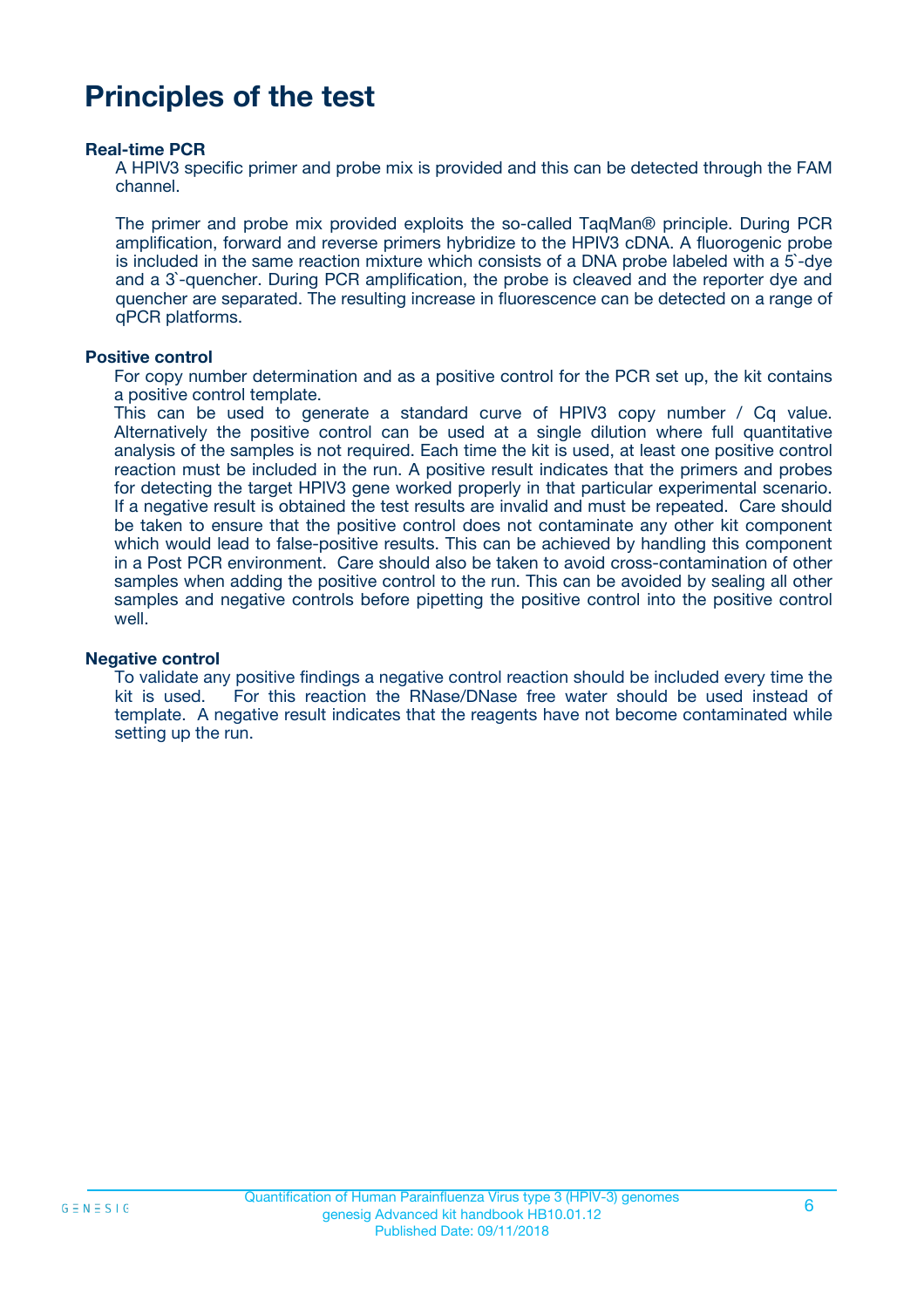#### **Internal RNA extraction control**

When performing RNA extraction, it is often advantageous to have an exogenous source of RNA template that is spiked into the lysis buffer. This control RNA is then co-purified with the sample RNA and can be detected as a positive control for the extraction process. Successful co-purification and qPCR for the control RNA also indicates that PCR inhibitors are not present at a high concentration.

A separate qPCR primer/probe mix are supplied with this kit to detect the exogenous RNA using qPCR. The PCR primers are present at PCR limiting concentrations which allows multiplexing with the target sequence primers. Amplification of the control cDNA does not interfere with detection of the HPIV3 target cDNA even when present at low copy number. The Internal control is detected through the VIC channel and gives a Cq value of 28+/-3 depending on the level of sample dilution.

#### **Endogenous control**

To confirm extraction of a valid biological template, a primer and probe mix is included to detect an endogenous gene. Detection of the endogenous control is through the FAM channel and it is NOT therefore possible to perform a multiplex with the HPIV3 primers. A poor endogenous control signal may indicate that the sample did not contain sufficient biological material.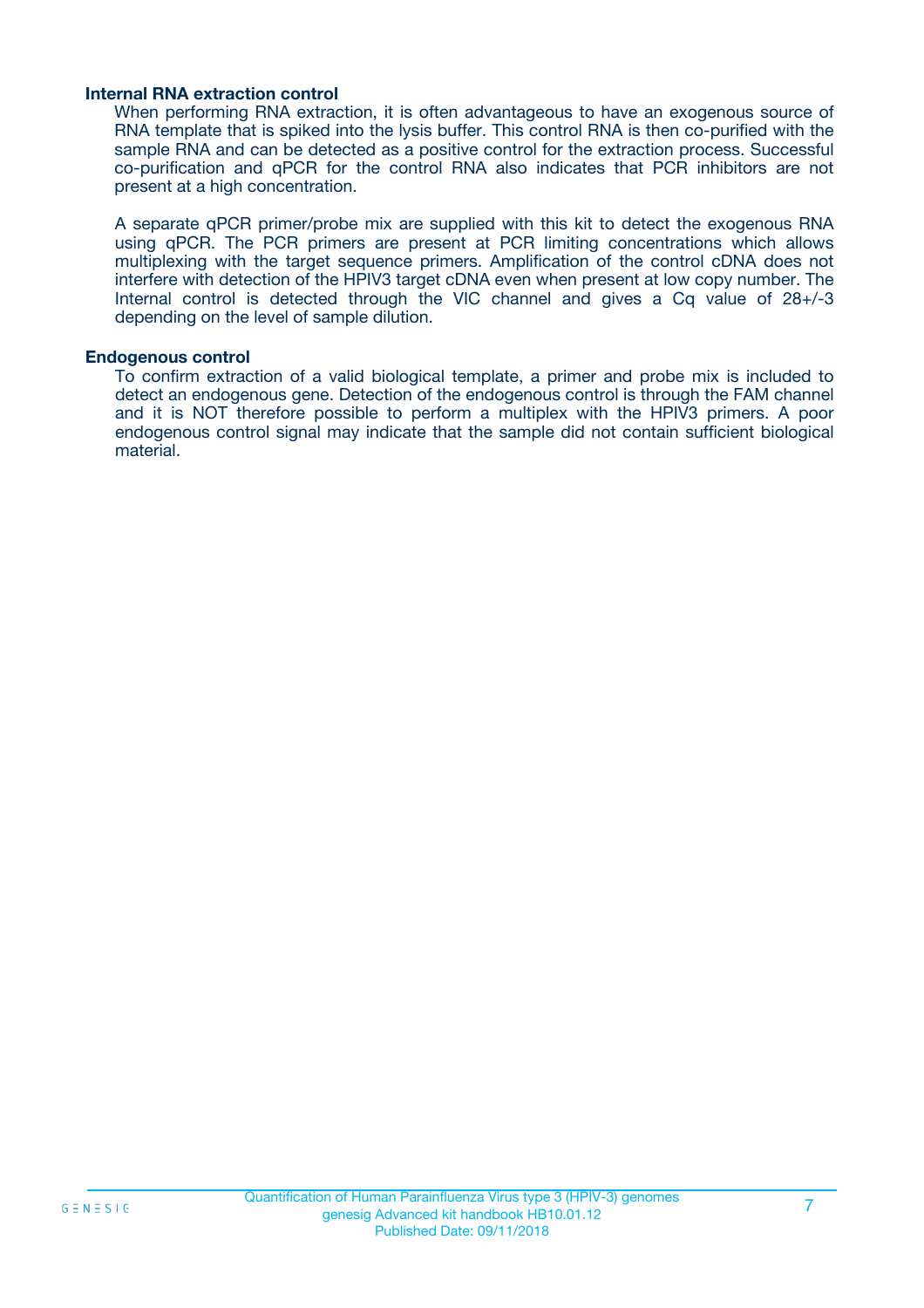### Resuspension protocol

To minimize the risk of contamination with foreign DNA, we recommend that all pipetting be performed in a PCR clean environment. Ideally this would be a designated PCR lab or PCR cabinet. Filter tips are recommended for all pipetting steps.

- **1. Pulse-spin each tube in a centrifuge before opening.** This will ensure lyophilised primer and probe mix is in the base of the tube and is not spilt upon opening the tube.
- **2. Resuspend the primer/probe mixes in the RNase/DNase free water supplied, according to the table below:**

To ensure complete resuspension, vortex each tube thoroughly.

| Component - resuspend in water                       |          |  |
|------------------------------------------------------|----------|--|
| <b>Pre-PCR pack</b>                                  |          |  |
| HPIV3 primer/probe mix (BROWN)                       | $165$ µl |  |
| Internal extraction control primer/probe mix (BROWN) | $165$ µl |  |
| Endogenous control primer/probe mix (BROWN)          | 165 µl   |  |

**3. Resuspend the internal control template and positive control template in the template preparation buffer supplied, according to the table below:** To ensure complete resuspension, vortex each tube thoroughly.

| Component - resuspend in template preparation buffer |             |  |  |
|------------------------------------------------------|-------------|--|--|
| <b>Pre-PCR heat-sealed foil</b>                      |             |  |  |
| Internal extraction control RNA (BLUE)               |             |  |  |
| <b>Post-PCR heat-sealed foil</b>                     |             |  |  |
| HPIV3 Positive Control Template (RED) *              | $500$ $\mu$ |  |  |

\* This component contains high copy number template and is a VERY significant contamination risk. It must be opened and handled in a separate laboratory environment, away from the other components.

# RNA extraction

The internal extraction control RNA can be added either to the RNA lysis/extraction buffer or to the RNA sample once it has been resuspended in lysis buffer.

**DO NOT add the internal extraction control RNA directly to the unprocessed biological sample as this will lead to degradation and a loss in signal.**

- **1. Add 4µ**l **of the Internal extraction control RNA (BLUE) to each sample in RNA lysis/extraction buffer per sample.**
- **2. Complete RNA extraction according to the manufacturer's protocols.**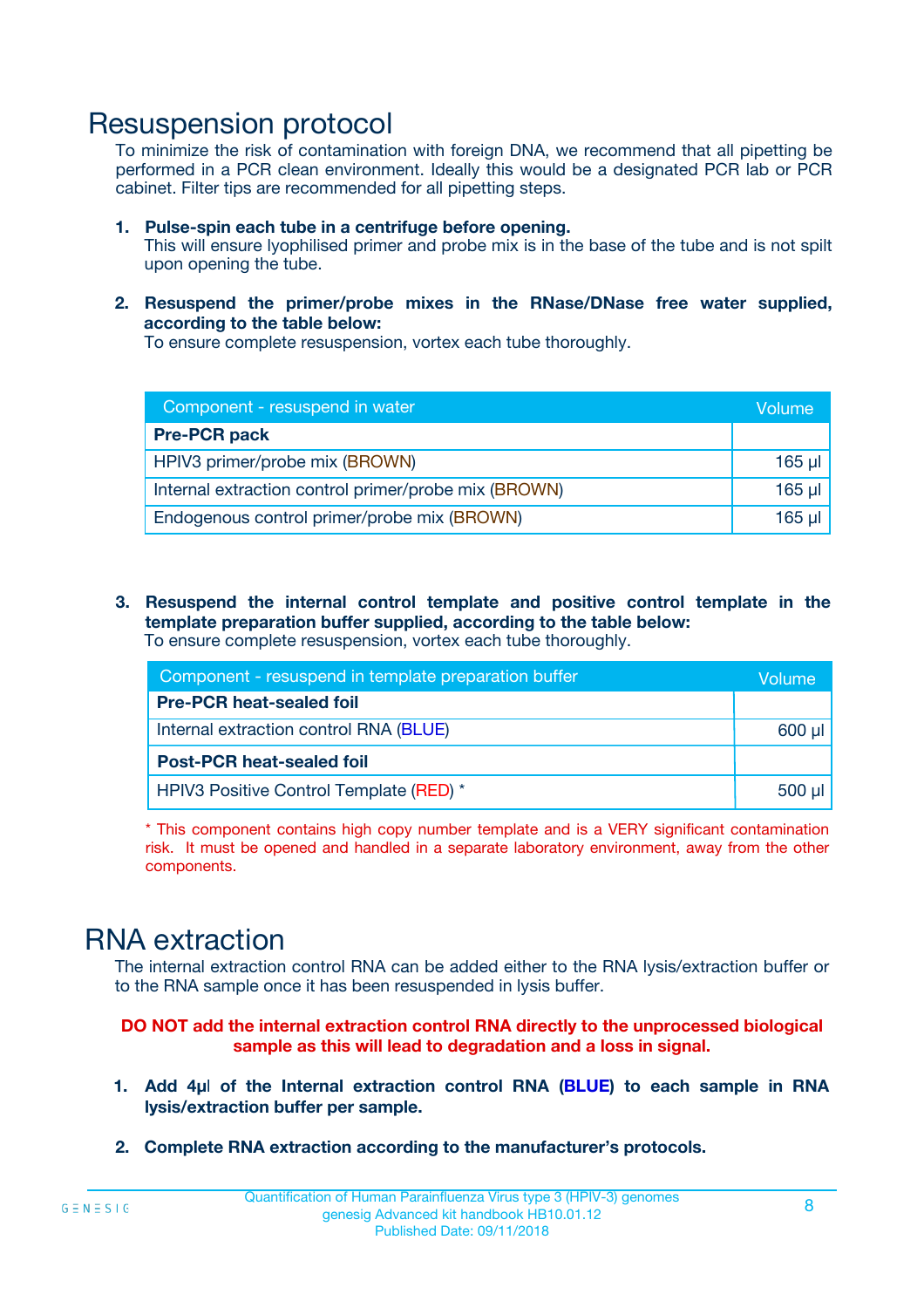# OneStep RT-qPCR detection protocol

#### **For optimum performance and sensitivity.**

All pipetting steps and experimental plate set up should be performed on ice. After the plate is poured proceed immediately to the OneStep amplification protocol. Prolonged incubation of reaction mixes at room temperature can lead to PCR artifacts that reduce the sensitivity of detection.

#### **1. For each RNA sample prepare a reaction mix according to the table below: Include sufficient reactions for positive and negative controls.**

| Component                                                    | <b>Volume</b> |
|--------------------------------------------------------------|---------------|
| oasig OneStep or PrecisionPLUS OneStep 2X RT-qPCR Master Mix | $10 \mu$      |
| HPIV3 primer/probe mix (BROWN)                               | 1 µI          |
| Internal extraction control primer/probe mix (BROWN)         | 1 µI          |
| <b>RNase/DNase free water (WHITE)</b>                        | $3 \mu$       |
| <b>Final Volume</b>                                          | 15 µl         |

**2. For each RNA sample prepare an endogenous control reaction according to the table below (optional):**

This control reaction will provide crucial information regarding the quality of the biological sample.

| Component                                                    | Volume   |
|--------------------------------------------------------------|----------|
| oasig OneStep or PrecisionPLUS OneStep 2X RT-qPCR Master Mix | 10 $\mu$ |
| Endogenous control primer/probe mix (BROWN)                  | 1 ul     |
| <b>RNase/DNase free water (WHITE)</b>                        | $4 \mu$  |
| <b>Final Volume</b>                                          | 15 µl    |

- **3. Pipette 15µl of these mixes into each well according to your qPCR experimental plate set up.**
- **4. Pipette 5µl of RNA template into each well, according to your experimental plate set up.**

For negative control wells use 5µl of RNase/DNase free water. The final volume in each well is 20µl.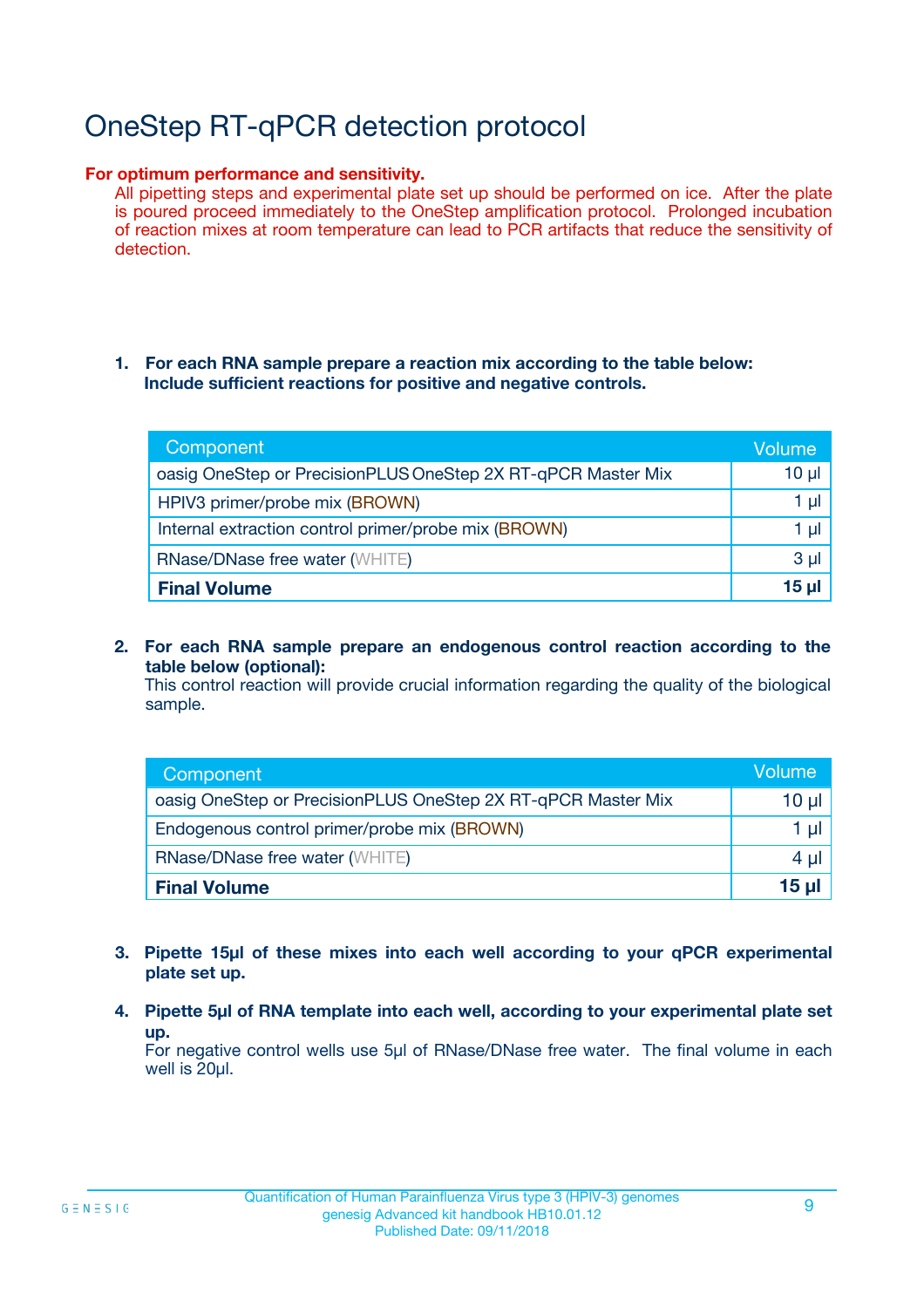**5. If a standard curve is included for quantitative analysis prepare a reaction mix according to the table below:**

| Component                                                    | Volume       |
|--------------------------------------------------------------|--------------|
| oasig OneStep or PrecisionPLUS OneStep 2X RT-qPCR Master Mix | 10 µl        |
| HPIV3 primer/probe mix (BROWN)                               |              |
| <b>RNase/DNase free water (WHITE)</b>                        | 4 µl         |
| <b>Final Volume</b>                                          | <u>15 µl</u> |

- **6. Preparation of standard curve dilution series.**
	- **1) Pipette 90µl of template preparation buffer into 5 tubes and label 2-6**
	- **2) Pipette 10µl of Positive Control Template (RED) into tube 2**
	- **3) Vortex thoroughly**
	- **4) Change pipette tip and pipette 10 µl from tube 2 into tube 3**
	- **5) Vortex thoroughly**

**Repeat steps 4 and 5 to complete the dilution series**

| <b>Standard Curve</b>         | <b>Copy Number</b>     |
|-------------------------------|------------------------|
| Tube 1 Positive control (RED) | $2 \times 10^5$ per µl |
| Tube 2                        | $2 \times 10^4$ per µl |
| Tube 3                        | $2 \times 10^3$ per µl |
| Tube 4                        | $2 \times 10^2$ per µl |
| Tube 5                        | 20 per µl              |
| Tube 6                        | 2 per µl               |

**7. Pipette 5µl of standard template into each well for the standard curve according to your plate set-up**

The final volume in each well is 20µl.

# OneStep RT-qPCR Amplification Protocol

Amplification conditions using oasig OneStep or PrecisionPLUS OneStep 2X RT-qPCR Master Mix.

|             | <b>Step</b>                  | <b>Time</b>      | <b>Temp</b> |
|-------------|------------------------------|------------------|-------------|
|             | <b>Reverse Transcription</b> | $10 \text{ min}$ | 55 °C       |
|             | Enzyme activation            | 2 min            | 95 °C       |
| Cycling x50 | Denaturation                 | 10 <sub>s</sub>  | 95 °C       |
|             | <b>DATA COLLECTION *</b>     | 60 s             | 60 °C       |

\* Fluorogenic data should be collected during this step through the FAM and VIC channels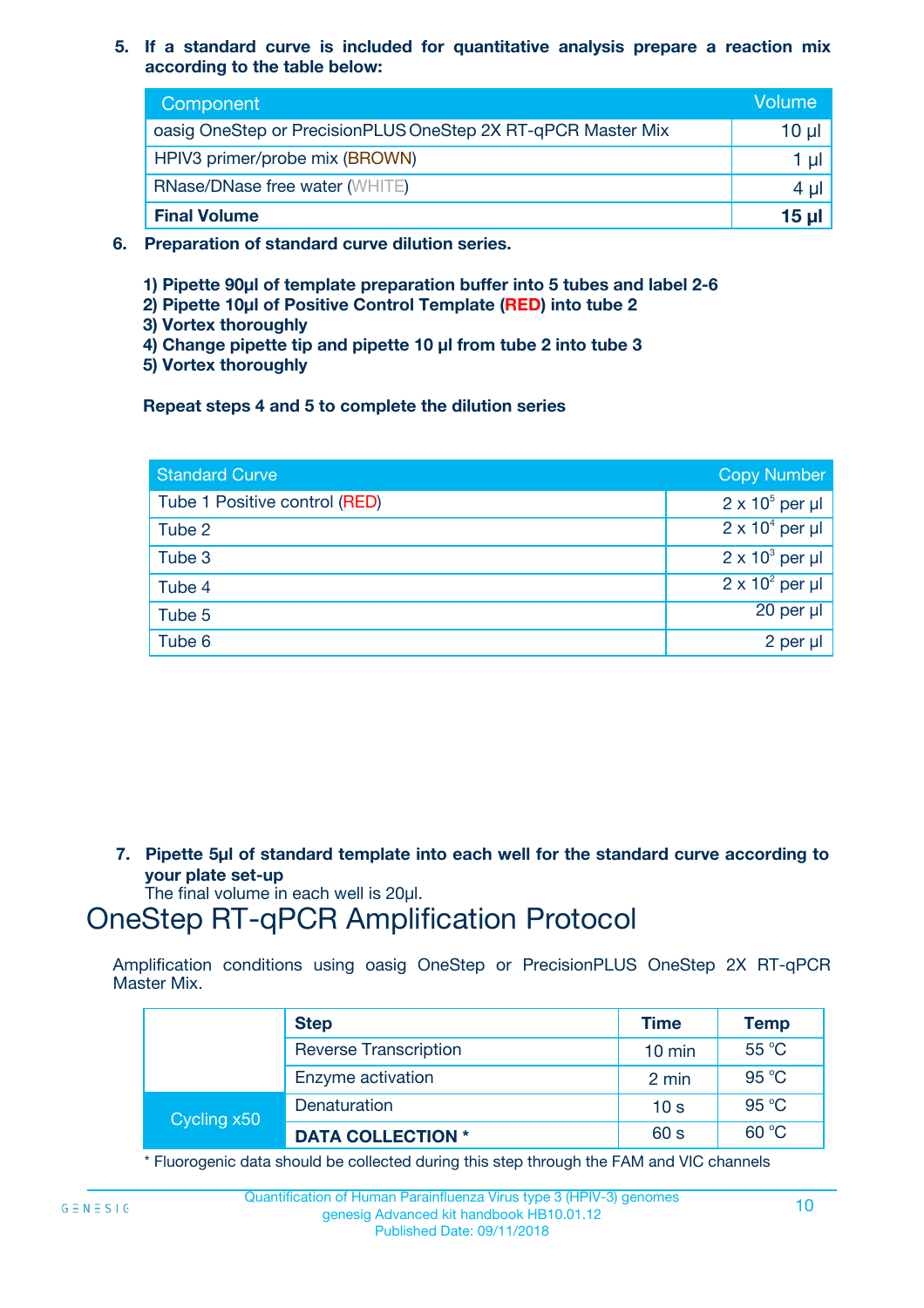### Interpretation of results

| <b>Target</b><br>(FAM) | Internal<br>control<br>(NIC) | <b>Positive</b><br>control | <b>Negative</b><br>control | Interpretation                                                                                                  |
|------------------------|------------------------------|----------------------------|----------------------------|-----------------------------------------------------------------------------------------------------------------|
| $\leq 30$              | $+ 1 -$                      | ÷                          |                            | <b>POSITIVE QUANTITATIVE RESULT</b><br>calculate copy number                                                    |
| > 30                   | ÷                            | ÷                          |                            | POSITIVE QUANTITATIVE RESULT<br>calculate copy number                                                           |
| > 30                   |                              | ÷                          |                            | <b>POSITIVE QUALITATIVE RESULT</b><br>do not report copy number as this<br>may be due to poor sample extraction |
|                        | ÷                            | ÷                          |                            | <b>NEGATIVE RESULT</b>                                                                                          |
| $+ 1 -$                | $+ 1 -$                      | ÷                          | $\leq$ 35                  | <b>EXPERIMENT FAILED</b><br>due to test contamination                                                           |
| $+$ /                  | $+ 1 -$                      | ÷                          | > 35                       | $\star$                                                                                                         |
|                        |                              | ÷                          |                            | <b>SAMPLE PREPARATION FAILED</b>                                                                                |
|                        |                              |                            |                            | <b>EXPERIMENT FAILED</b>                                                                                        |

Positive control template (**RED**) is expected to amplify between Cq 16 and 23. Failure to satisfy this quality control criterion is a strong indication that the experiment has been compromised.

\*Where the test sample is positive and the negative control is positive with a  $Cq > 35$ , the sample must be reinterpreted based on the relative signal strength of the two results:



If the sample amplifies  $> 5$  Cq earlier than the negative control then the sample should be reinterpreted (via the table above) with the negative control verified as negative.



If the sample amplifies  $< 5$  Cq earlier than the negative control then the positive sample result is invalidated and the result should be determined inconclusive due to test contamination. The test for this sample should be repeated.